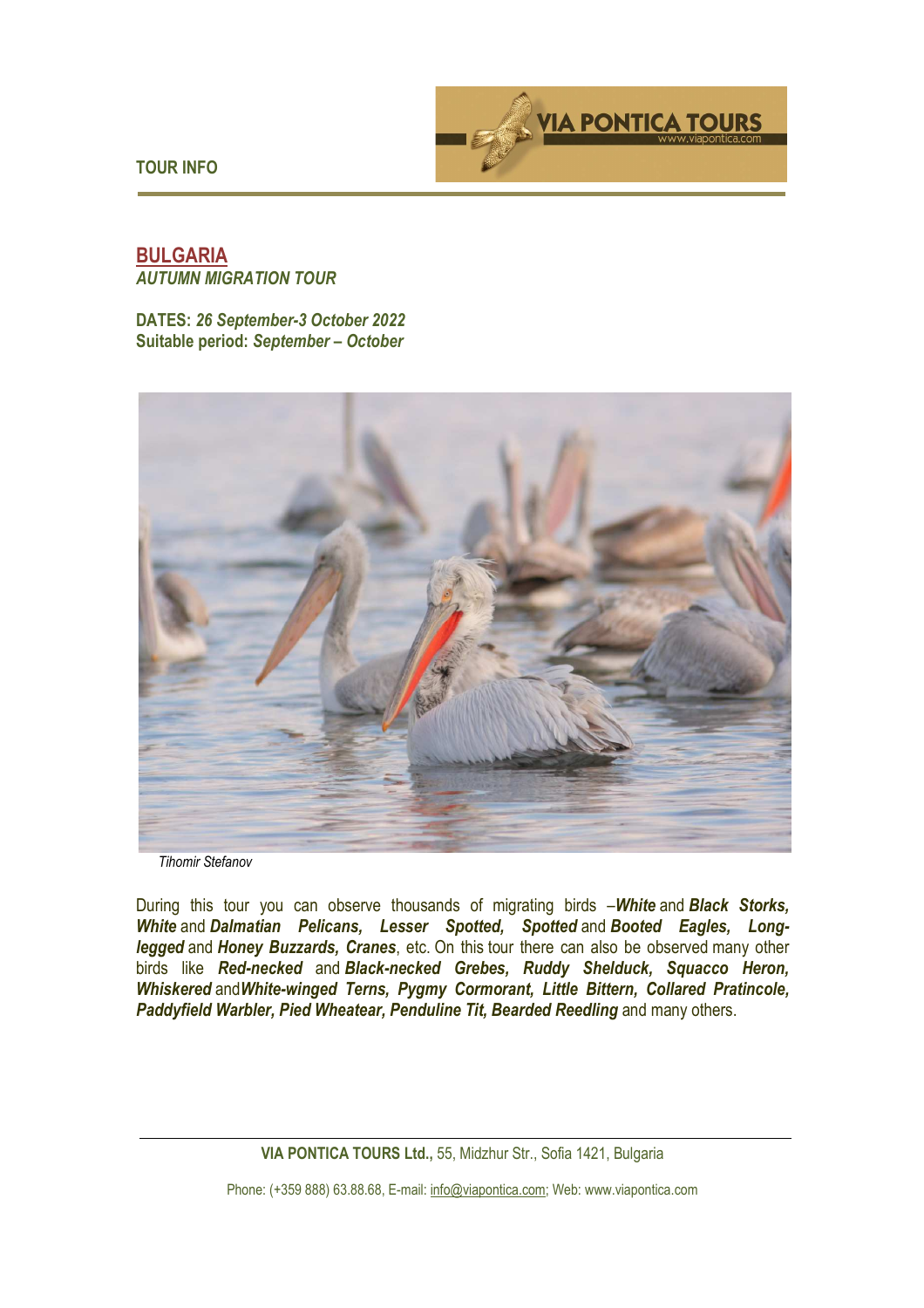# **Day by day itinerary**

## **Day 1**

Arrival at the Burgas Airport. Transfer to our hotel near (the town of) Burgas. We will spend four overnights in this hotel. Depending on your arrival flight we will stop for birdwatching on the lakes around (the town of) Burgas.

## **Day 2-3**

We will visit the lakes around Burgas – Mandra and Atanassovo. On these lakes we can observe many birds and especially *White* and *Dalmatian Pelicans, Black* and *With Storks, Lesser spotted* and *Spotted Eagles, Honey Buzzard, Short – toed* and *Booted Eagles, Goshawk, Marsh, Montagu's* and *Pallid Harriers, Pygmy Cormorant, Squacco, Night, Purple* and *Grey Herons, Little* and *Great Egrets, Spoonbill, Glossy Ibis*, and many migrating passerines.

### **Day 4**

On this day we will visit the region of Strandja Mountain-the largest natural park in Bulgaria. In this very interesting area we can observe *Lesser Spotted Eagle, Levant Sparrowhawk, Honey Buzzard, White* and *Black Storks, Black-headed Bunting, Bee-eater, Roller, Golden Oriole,* and many other passerines. In the afternoon we will visit the Ropotamo River Reserve. In this reserve we can observe many water birds, *Woodpeckers, Short-toed Treecreeper,* etc. Late in the afternoon we will return to our hotel.

#### **Day 5**

Early in the morning we will continue our tour with a transfer to the north part of the Black Sea coast. We will stop on the Pomorie Lake. At this place we can observe *Avocet, Shelduck, Sandwich* and *Little Terns* and many other birds. After lunch we will stop for birdwatching in Goritza forest. At this place we can observe *Semi-collared Flycatcher, Woodpeckers, Short-toed Treecreper,* etc. Late in the afternoon we will arrive at our hotel on the Black Sea coast. We will spend there three nights.

## **Day 6-7**

During these days we will visit the lakes Durankulak and Shabla – the wintering places for the world population of Red-breasted Goose. We can observe many birds and especially *Red-footed falcon, Red-necked Grebe, Little Bittern, Whiskered* and *White-winged Terns, Collared Pratincole, Paddyfield Warbler, Pied Wheatear,* etc. After lunch in a local fish restaurant on the shore of the lake we will go birdwatching on the steppe. We will visit a breeding place of the *Eagle Owl.* If we are lucky we can observe the *Pallid Harrier* a very rare breeding bird on the steppe. We will observe a *Peregrine Falcon, Red - footed Falcon, Mediterranean Shearwater,* Mediterranean race *of European Shag, Rose-coloured Starling, Calandra* and *Short-toed Larks* and many other birds.

## **Day 8**

Early in the morning we will continue our trip to the town of Burgas (about 150 km). Depending on your departure flight we will stop for birdwatching around.